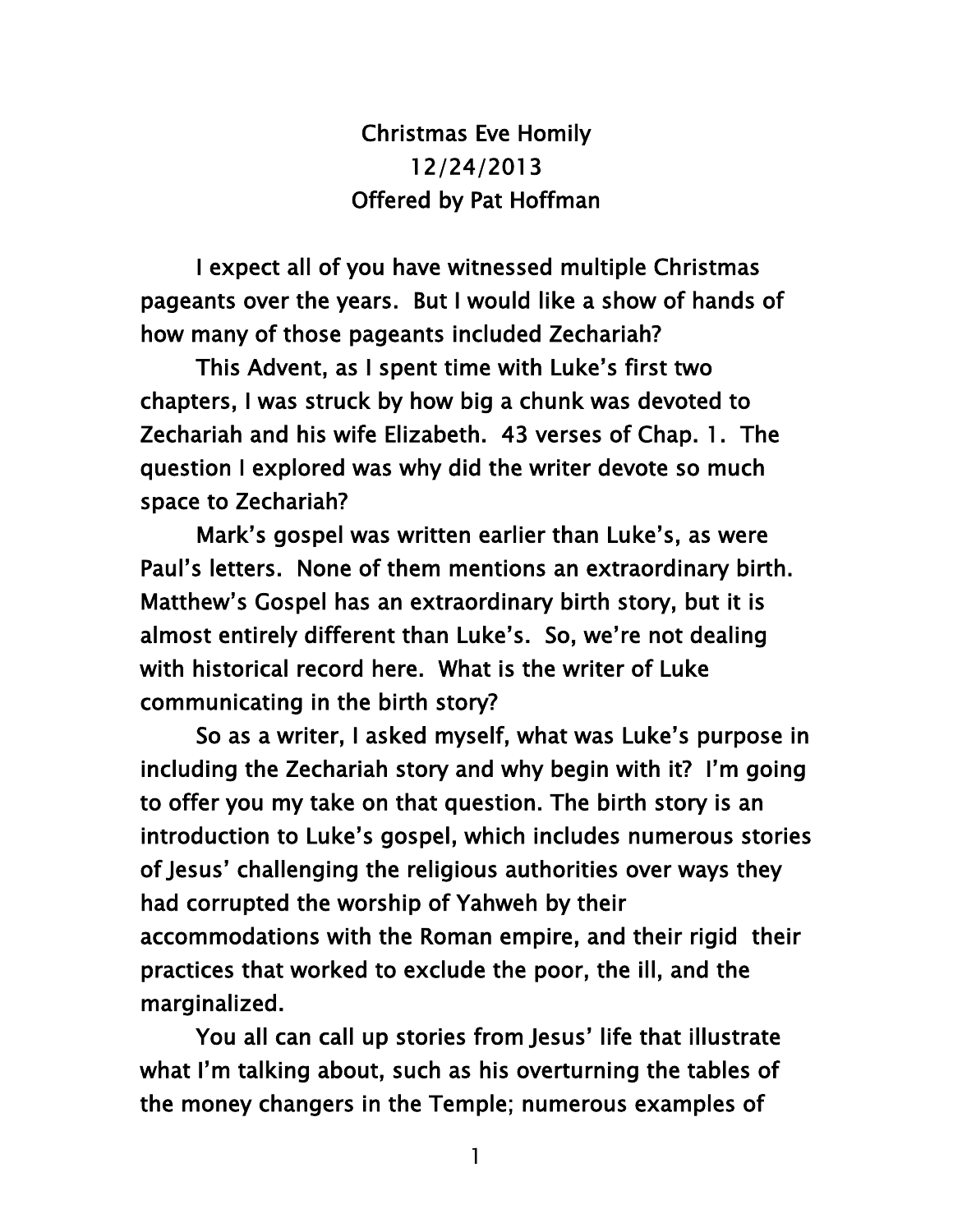Jesus' radical inclusivity, e.g eating with sinners, speaking to and asking for water from a woman, a Samaritan. And he publicly broke rules such as healing on the Sabbath in order to demonstrate the greater importance of compassion.

 So what in the Zechariah story prepares the reader for Luke's Good News? I believe it tells us that many of the Temple practices that this good and worthy priest faithfully carried out were barren. While he is in God's sanctuary offering incense, which carried his and the prayers of the people up to God, that those prayers are heard. An angel of God appears, standing to the right of the altar of incense and announces to Zechariah that God has heard their prayers and is sending new life, bringing an end to their barrenness.

 The angel tells him that his wife Elizabeth will bear a son and they will call him John. John will "make ready a people prepared for God." But Zechariah doubts the message of the angel saying, "I'm too old and my wife also is along in years." So, a miffed angel Gabriel tells Zechariah that because of his lack of trust he will be mute until it has all come to pass.

 The story picks up again when Elizabeth gives birth and on the eighth day all the friends and relatives come for the bris, the service of circumcision and the official naming of the baby. Everyone expects this older couple to name their son Zechariah, after the father, but Elizabeth tells them his name will be John. But what does this woman know? They ask Zechariah and bring him something to write on. He writes that the child will be named John. In that moment of faithfulness, Zechariah finds his voice again.

 I think this detail is pointing toward a new life, a new religious order that Yahweh is sending and it requires a new